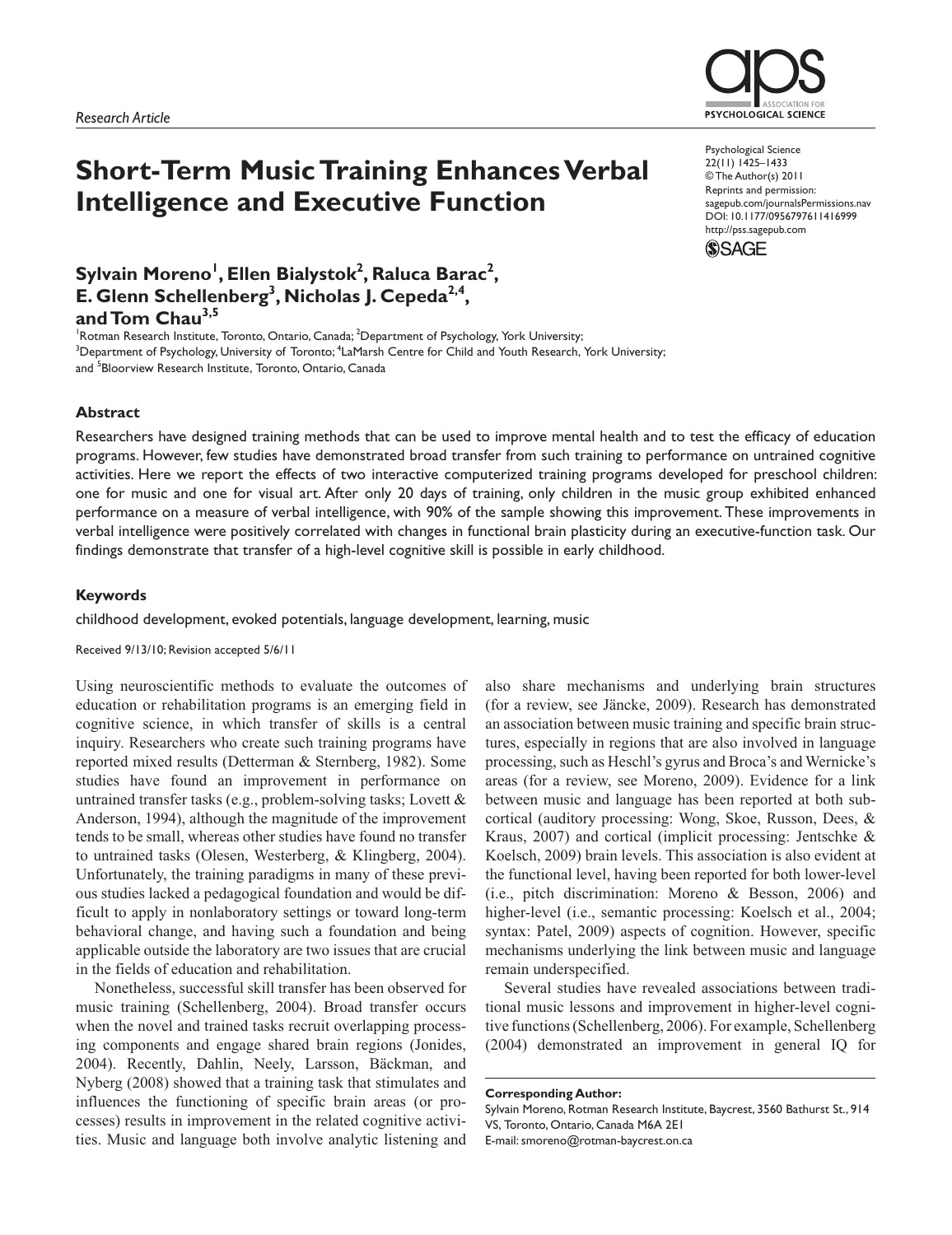6-year-olds after 1 year of conservatory-based music training. When training involved 6 months of specialized listeningintensive music activities, improvements were evident in children's language comprehension and in corresponding brain-activation patterns (Moreno et al., 2009). These findings can be explained by a shared-resources interpretation. Notably, a recent model of intelligence—parieto-frontal integration theory (P-FIT; Jung & Haier, 2007)—highlights structural links common to music, language, and intelligence, specifically in shared brain structures such as prefrontal cortex (Brodmann's areas 9, 10, 45, 46, and 47), the anterior cingulate (Brodmann's area 32), and a region within the temporal lobes (Brodmann's area 21).

Influences of visual-art training on cognitive functions have not been studied as extensively as those of music training, but there is some evidence that training has an effect on perceptual learning, vision processing, and motor skills. Several studies have shown that both visual activities (Op de Beeck & Baker, 2010) and hand-related motor activities (Draganski et al., 2004) induce brain changes, and that these activities share brain resources with spatial-reasoning skills. There is also evidence that training in visual discrimination induces changes in the visual cortex (Op de Beeck, Baker, DiCarlo, & Kanwisher, 2006). In addition, Pollmann and von Cramon (2000) reported that working memory processes overlap with the processes underlying visuospatial skills. Handrelated motor training can also lead to changes related to visuospatial skills; Draganski et al. (2004) demonstrated that training in juggling induced modification in brain areas involved in visuospatial skills, including the midtemporal area and the left posterior intraparietal sulcus. In another study, the spatial skills of preschoolers were improved by executivefunction training over a short period of time (Thorell, Lindqvist, Bergman, Bohlin, & Klingberg, 2009).

Despite this evidence that training can lead to changes in visuospatial performance, only one study to date has tested whether art skills can transfer to visuospatial performance. Although Gardiner, Fox, Knowles, and Jeffrey (1996) reported enhancement of reading and mathematical abilities following a specialized 7-month training program, the training included both music and visual-art components, which made it impossible to attribute the results unequivocally to either program. In the study reported here, we investigated transfer from music and visual-art training to children's performance on specific subtests of verbal and spatial intelligence and executive function. We tested several hypotheses using a short, intense series of training sessions.

Individual differences in verbal and spatial intelligence are strong predictors of achievement in school, the ability to learn in nonschool settings, and a variety of other outcomes, including productivity at work and health-related behavior (Gottfredson & Deary, 2004). Although what intelligence tests measure is the subject of active and engaged debate (Pinker, 2002), their predictive value has secured them a central role in educational systems. We measured verbal and spatial

intelligence with two subtests from the Wechsler Preschool and Primary Scale of Intelligence–Third Edition (WPPSI-III; Wechsler, 2002). Our primary hypothesis was that music training would improve verbal intelligence independently of spatial intelligence, and that visual-art training would improve spatial intelligence independently of verbal intelligence. Our rationale was that music processing shares mechanisms and brain structures with language processing but not spatial processing, whereas visual-art processing shares mechanisms and brain structures with spatial processing but not language processing. Our secondary hypothesis was that music and visualart training can lead to rapid transfer. Finding such transfer in just 4 weeks would replicate and extend previous findings showing rapid influences of training on cognitive performance and brain structure (for a review, see Kelly & Garavan, 2005).

We also investigated whether our training programs would influence executive function. To measure executive function, we used a go/no-go task in which we recorded behavioral performance (i.e., accuracy and reaction time) and event-related potentials (ERPs). According to the work done by Green and Bavelier (2008), computerized training (like the training programs we used in this study) should improve executivefunction skills independently of training content (in the present case, music and visual art). We hypothesized that both of our computerized training programs would improve participants' executive control, as indexed by accuracy and reaction time. We expected that our training would induce functional plasticity reflected in the N2/P3 complex (ERP components thought to be involved in inhibitory processing; Green & Bavelier, 2008); specifically, we expected training to enhance N2 amplitudes (Fujioka, Ross, Kakigi, Pantev, & Trainor, 2006) and decrease P3 amplitudes (Moreno et al., 2009), as found in previous research. We also hypothesized that music training would increase the amplitude of the P2; this hypothesis was based on previous studies showing increased amplitude of the P2 after music training (Tremblay, Kraus, McGee, Ponton, & Otis, 2001) and auditory training (Reinke, He, Wang, & Alain, 2003).

Finally, we examined whether links between our training programs and changes in verbal or spatial intelligence might be mediated by changes in executive function; we explored this possibility because a link between executive function and intelligence has been reported (Jaeggi, Buschkuehl, Jonides, & Perrig, 2008).

## **Method**

#### *Participants*

Seventy-one children between 4 and 6 years old were recruited from various neighborhoods in a large city. Data from 7 participants were discarded (3 dropped out, 2 felt ill, and 2 did not speak English fluently). WPPSI-III data were available for 64 children, 32 (18 girls and 14 boys) who received visual-art training and 32 (20 girls and 12 boys) who received music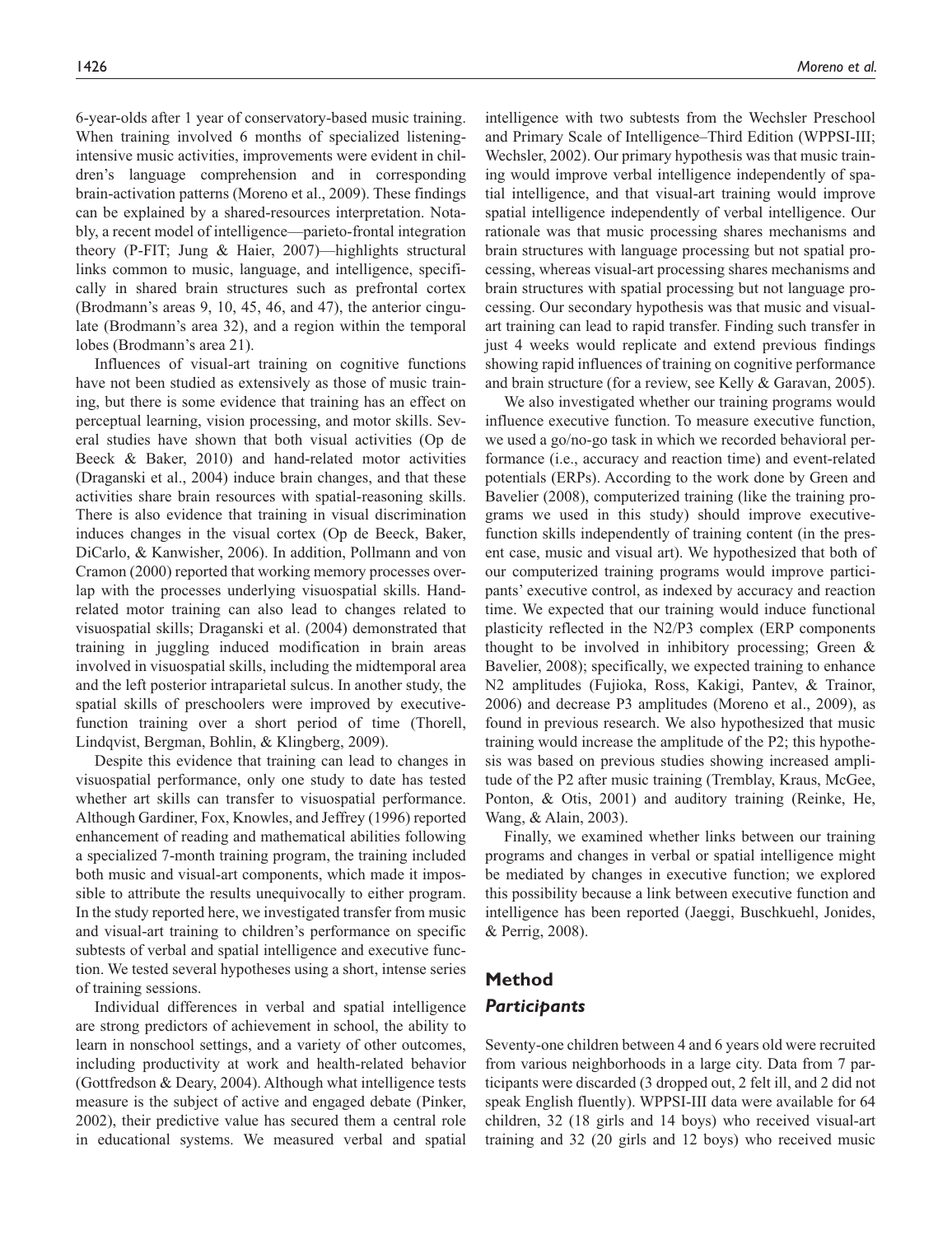training. The children in the two groups did not differ in age  $(p > .8$ ; visual-art group:  $M = 63.8$  months; music group:  $M =$ 63.7 months) or mother's education ( $p > 0$ ; average education was a bachelor's degree). Nine children were not comfortable with the procedure for measuring ERPs in the go/no-go task and did not complete this task. Finally, 7 participants were excluded because of noise in the ERP signal. The final sample consisted of 48 participants, 24 in each training group.

The study received approval from the York University Research Ethics Committee, and all parents provided written informed consent. The children's assent was obtained prior to each testing session.

#### *Training curricula*

Two computerized training programs (both created by Sylvain Moreno) were administered. The training programs had the same learning goals, graphics and design, duration, number of breaks, and number of teaching staff; the only difference between them was the content of the training. The music curriculum (U.S. Patent App. No. 61/325,918; Moreno, 2010) was based on a combination of motor, perceptual, and cognitive tasks and included training in rhythm, pitch, melody, voice, and basic musical concepts. This training relied primarily on listening activities and was not an instrumental training. The curriculum in visual art emphasized the development of visuospatial skills relating to concepts such as shape, color, line, dimension, and perspective. The children engaged in the training programs in two daily sessions of 1 hr each (15 min for organization and 45 min of training), 5 days a week, for 4 weeks. The training programs were projected onto a classroom wall and conducted in groups led by a teacher (for more details, see the section on training in Supplemental Methods and Analysis, as well as the supplemental videos, in the Supplemental Material available online).

# *Intelligence measures and background questionnaire*

The WPPSI-III (Wechsler, 2002) is an intelligence test designed for children ages 2 years 6 months to 7 years 3 months. It provides subtest and composite scores that represent intellectual functioning in verbal and spatial domains. In this study, we administered the Vocabulary subtest to test verbal ability and the Block Design subtest to test spatial ability. The Vocabulary subtest comprises 25 words arranged in order of increasing difficulty. The child is asked to explain the meaning of each word (e.g., "What is a  $\cdots$  "What does" mean?"). The Block Design subtest has 20 items, each consisting of a two-dimensional, red-and-white abstract design. The child uses blocks to assemble designs identical to the ones in the pictures. Each block has two red sides, two white sides, and two sides that are red and white (split along the diagonal). The designs are arranged in order of increasing difficulty. The

WPPSI-III manual provides standardized instructions for the administration of both subtests.

Parents completed a background questionnaire asking about their children's previous music and visual-art training and the mothers' education (the latter variable served as a proxy for socioeconomic status).

#### *Procedure*

This study had a longitudinal design with three phases: pretest, training, and posttest. The WPPSI-III and go/no-go task were completed at pretest and posttest, with the order of the WPPSI-III subtests and the go/no-go task randomized across children. Testing took place in the laboratory and lasted 60 min. The use of the same tests before and after training reduced the likelihood of a novelty effect on performance, but increased the likelihood of a repetition effect on performance. However, because all children received the same tests on two occasions, it is possible to distinguish between practice and training effects. We return to this point in the Discussion.

At pretest and posttest, the children were tested individually by a research assistant who was blind to the type of training each child would receive or had received. After the pretest, children were assigned to music or visual-art training in a pseudorandom manner to ensure that there were no pretraining differences between groups on intelligence scores or answers on the background questionnaire. Between 5 and 20 days after the end of training, children returned to our laboratory to be reassessed on the WPPSI-III and go/no-go task. The posttest intelligence scores were reviewed by three research assistants.

In our go/no-go paradigm, geometric shapes were presented on a computer screen in randomized order while an electroencephalogram with 64 electrodes was recorded. There were four different stimuli: a white triangle, a purple triangle, a white square, and a purple square. All white stimuli indicated *go* trials, and all purple stimuli indicated *no-go* trials. Shape was not relevant to the required response; we used two shapes to avoid the possible repetition effects of always having the same color-shape pairing. At the beginning of the test block, a prompt appeared with the instructions. Each trial consisted of the following events: A white cross on a black background appeared for a duration that varied across trials (from 500 to 1,000 ms) and then a shape appeared in the center of the screen for a maximum of 500 ms. Participants had to press a key on go trials and not press a key on no-go trials. A blank-screen interval of 500 ms (the poststimulus interval) separated trials. The task lasted 15 min and consisted of 200 trials (80% go trials and 20% no-go trials; for details, see the section on the ERP procedure in Supplemental Methods and Analysis in the Supplemental Material). ERPs were recorded for go and no-go trials; accuracy rates and reaction time was recorded for go trials only. The order of trials was randomized for each participant. During the task, participants did not receive feedback about their performance.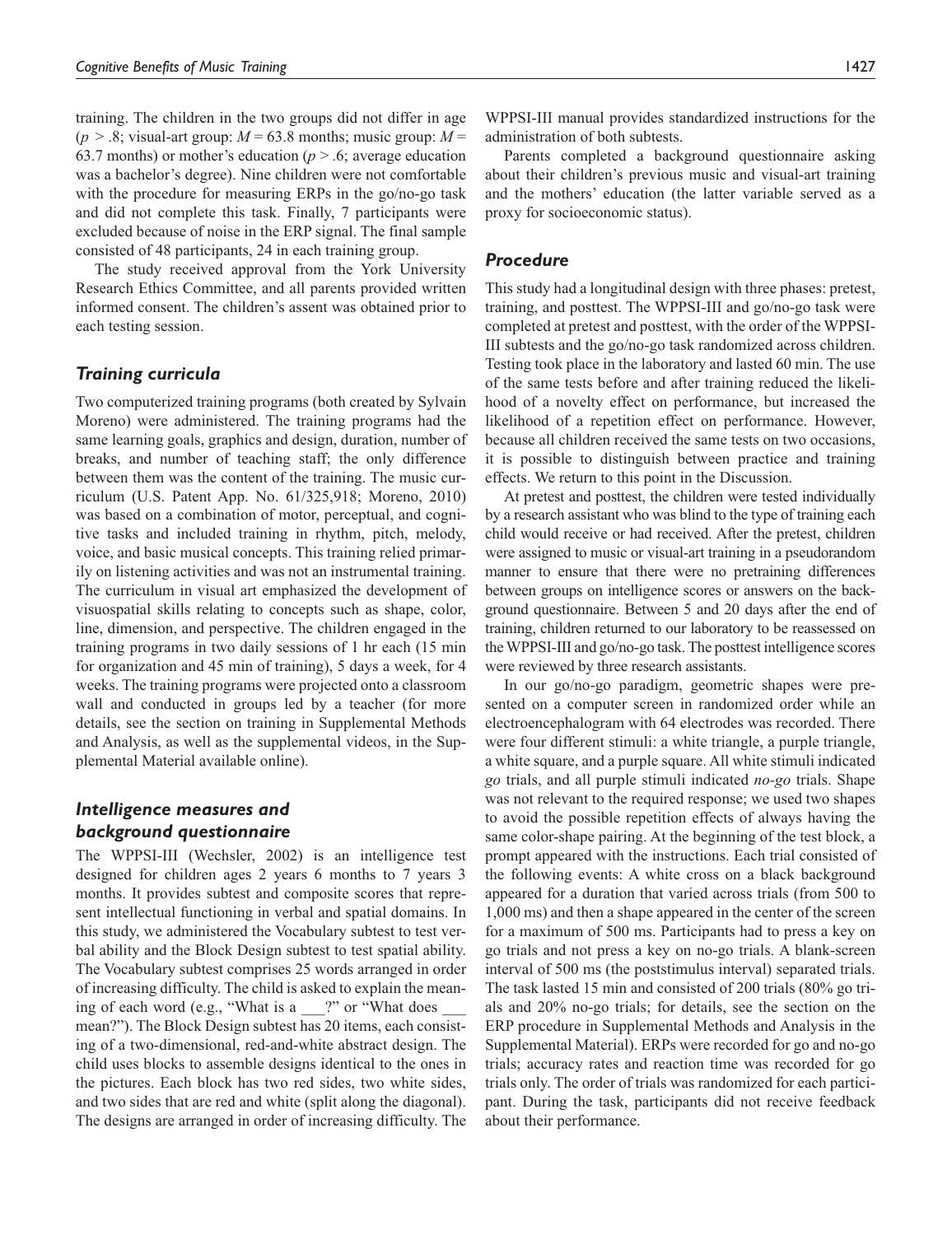## *Data analysis*

**Interrater reliability on the WPPSI-III.** Three individuals who were blind to experimental group rated responses on the Vocabulary and Block Design subtests at both pretest and posttest. Although the WPPSI-III manual provides detailed instructions about scoring, scoring each response still requires interpretation on the part of the tester (see the section on data analysis in Supplemental Methods and Analysis in the Supplemental Material).

*ERP analysis.* Mean ERP amplitudes were measured in latency windows selected according to prior research and determined from visual inspection of the waveforms. Analyses of variance (ANOVAs) were computed on peak and mean amplitude using group as a between-subjects factor and session (pretest or posttest), condition (go trial or no-go trial), and electrode (i.e., F1, Fz, F2, Fc1, Fcz, Fc2, C1, Cz, or C2) as within-subject factors. Go and no-go trials generated a P2 that peaked between 100 and 300 ms, an N2 that peaked between 250 and 450 ms, and a P3 that peaked between 400 and 1,000 ms after stimulus onset. The amplitude and latency effects of group and condition on these waves were quantified at the nine electrode sites just listed because the effects we found at those sites were larger than the effects we found at the other scalp sites.

#### **Results**

In the pretest session, there was no difference between groups on intelligence measures (verbal:  $p > .3$ ; spatial:  $p > .2$ ) or the go/no-go task (accuracy on go trials:  $p > 0$ ; reaction time on go trials:  $p > .3$ ; ERP peak analysis:  $p > .2$ ).

Scores on the intelligence tests were analyzed with a threeway mixed-design ANOVA with factors of group, session, and test (verbal vs. spatial). There was a three-way interaction,  $F(1, 62) = 11.37, p = .001, \eta_p^2 = .15$ : Only the music group showed significant improvement in intelligence scores after training, and this improvement was evident only on the verbal test ( $p < .001$ ,  $\eta_p^2 = .33$ ; see Fig. 1 and Fig. S1 in Supplemental Methods and Analysis in the Supplemental Material). The strength of this effect and its consistency were striking: More than 90% of the children in our music program improved their verbal score from pretest to posttest; a sign test (with normal approximation to the binomial to calculate *p*) was significant,  $p < .001$ .

Accuracy on the go/no-go task was examined with a twoway mixed-design ANOVA with factors of group and session. The results revealed a significant interaction,  $F(1, 46) = 6.42$ ,  $p < .05$ ,  $\eta_p^2 = .12$ . The music group outperformed the visualart group at posttest ( $p < .05$ ), but not at pretest ( $p > .9$ ; Fig. 2). A further analysis was conducted using *d*' scores: *d*' = *z*(hit rate) − *z*(false alarm rate). There was no main effect of group on performance,  $p > .7$ , but the analysis revealed a significant

Raw Vocabulary Score Raw Vocabulary Score 30 \*\* 25 20 Music Group Visual-Art Group

Before Training **After Training** 

**Fig. 1.** Mean verbal intelligence scores before and after training as a function of training group. Vocabulary scores from the Wechsler Preschool and Primary Scale of Intelligence–Third Edition (Wechsler, 2002) were the measure of verbal intelligence. Error bars denote standard errors of the mean. Asterisks denote significant improvement (\*\**p* < .001).

effect of session,  $F(1, 46) = 4.58$ ,  $p < .05$ ,  $\eta_p^2 = .09$ , and a significant interaction between group and session,  $F(1, 46)$  = 6.94,  $p = .01$ ,  $\eta_p^2 = .13$ . Again, performance improved only in the music group (Fig. 3).

Analysis of reaction times on go trials indicated no reliable differences between groups,  $p > 0.2$ , but a main effect of session,  $F(1, 46) = 4.82, p < .05, \eta_p^2 = .09$ : After training, response times were quicker for both groups (pretest:  $M = 662$  ms; posttest:  $M = 645$  ms).

ERP analyses revealed no significant differences between groups for the N2/P3 complex (all  $ps > .2$ ), but a significant difference between groups for the P2 component. We conducted a three-way mixed-design ANOVA with factors of group, session, and condition. There was a significant three-way interaction,  $F(1, 46) = 4.64$ ,  $p = .05$ ,  $\eta_p^2 = .21$ : The music group showed significantly larger peak amplitudes in the no-go trials after training (pretest: mean peak amplitude  $= 6.8 \mu V$ ; posttest: mean peak amplitude =  $9.7 \mu V$ ), whereas the visual-art group did not (pretest: mean peak amplitude =  $6.7 \mu V$ ; posttest: mean peak amplitude =  $6.3 \mu$ V; see Fig. 4).



**Fig. 2.** Percentage correct on go trials for the music group and the visualart group before and after training. Error bars denote standard errors of the mean. The asterisk denotes significant improvement (\**p* < .05).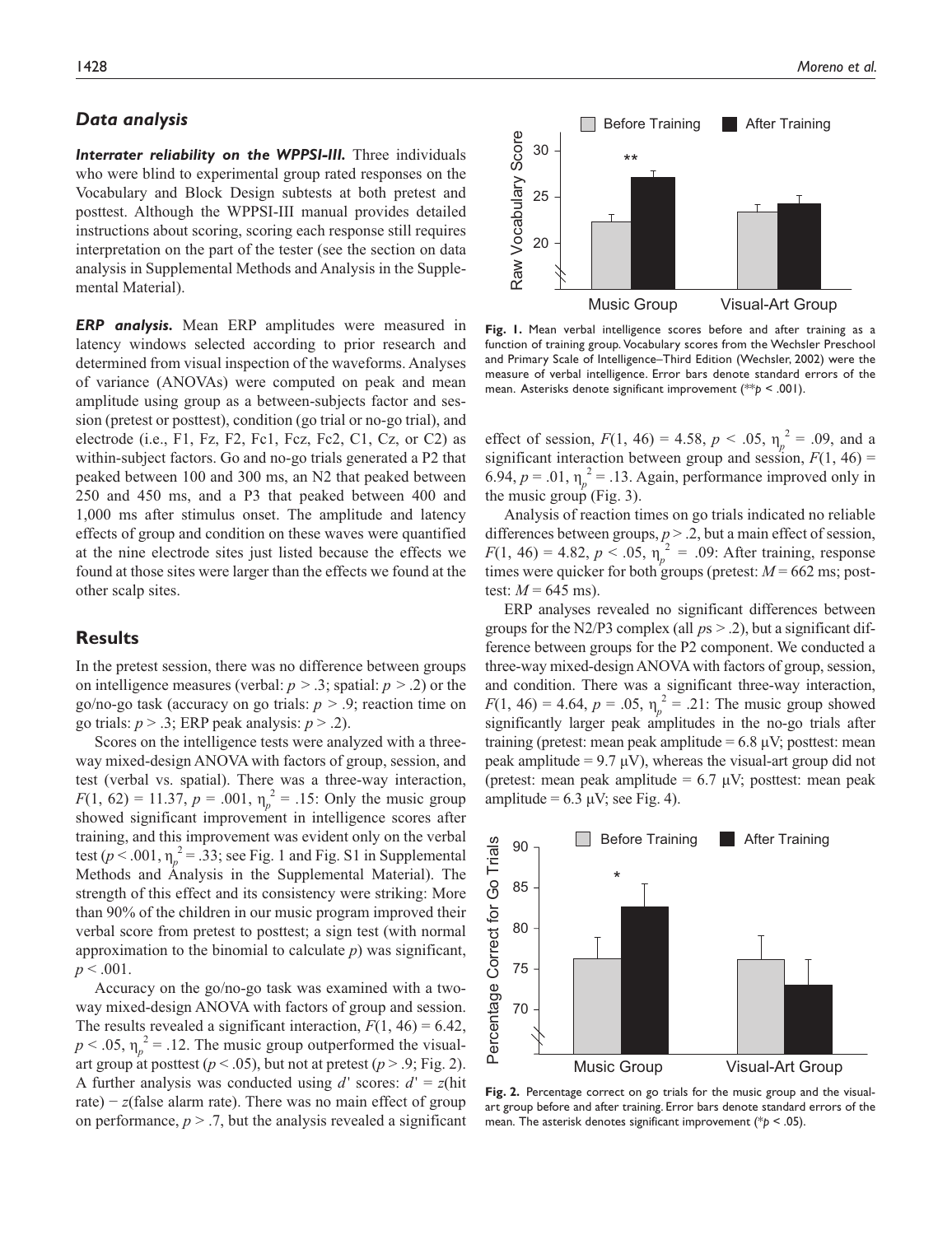

**Fig. 3.** The *d*' scores for the music group and the visual-art group before and after training. Error bars denote standard errors of the mean. The asterisk denotes significant improvement (\**p* < .05).

To explore the relationship between executive function and improvement in intelligence scores, we calculated Pearson correlations between the change in verbal intelligence score (posttest minus pretest) and change in peak P2 amplitude (posttest minus pretest) and found a significant positive correlation in the music group only ( $r = .5$ ,  $p < .05$ ; visual-art group:  $r = -0.2$ ,  $p > 0.3$ ; Fig. 5).

## **Discussion**

Our findings represent the first demonstration of broad transfer of an educationally vital skill: Training in music-listening skills transfers to verbal ability. After a short music-training program, children exhibited enhanced performance on a measure of vocabulary knowledge reflecting verbal intelligence. Although there was no significant increase in verbal or spatial skills following visual-art training, there was a trend for an improvement in spatial skills (see Fig. S1 in the Supplemental Material), but this trend cannot be distinguished from a practice effect. It is possible that the time course for significant transfer is different for these two domains. Preschool children are auditory experts with well-developed language abilities, but visuo-motor skills are less developed at this stage of life. This "in development" status may necessitate a longer time course for the transfer of visuospatial skills than for the transfer of verbal skills. In other words, a longer or more intensive training period in visual art might significantly influence spatial intelligence. Nonetheless, our results demonstrate that verbal performance can be improved independently of spatial performance and suggest that music and language are closely linked in cognition. One possible explanation for our finding is that music processing overlaps with mechanisms used in other cognitive activities (Patel, 2009).

Only 20 days of music training also led to improved performance in an executive-function task (the go/no-go task) and induced brain modifications in a neurocorrelate of that performance (increased P2). An important aspect of our findings is that the brain plasticity observed in our executive-function task was related to improvements in behavioral measures of intelligence. The link between executive function and music is understandable if one considers that music training requires high levels of control, attention, and memorization. Therefore, the transfer effect may be due to these same executive functions being used to process different (i.e., nonmusic) stimuli.

It is possible that the effects of music training on verbal performance were mediated through enhanced attention and verbal memory rather than verbal ability. Other measures of executive function, such as span or task switching, may reveal indirect relationships between training and verbal outcomes. The study reported here cannot distinguish between these alternatives, so further studies using alternative behavioral tasks and structural neuroimaging are necessary to explore these possibilities.

Our findings highlight two phenomena that need to be explained in more detail: the speed of brain modification and far transfer effects. Some evidence suggests that training has a rapid effect on cognition and brain structures (for a review, see Kelly & Garavan, 2005). For example, Taubert et al. (2010) found significant increases in gray-matter volume in frontal and parietal areas after only two training sessions in a complex whole-body balancing task. Using a different technique, Scholz, Klein, Behrens, and Johansen-Berg (2009) observed fractional anisotropy increases (i.e., increases in water diffusion in several brain areas) after 6 weeks of training with 5 training days per week, and Takeuchi et al. (2010) found such increases after 2 months of daily practice.

Evidence also supports this impressive speed of transfer after music training. For example, Bangert, Haeusler, and Altenmüller (2001) showed that audio-motor coupling occurred following a 20-min piano lesson, as shown by topographic analysis of very slow ERPs. More recently, Lappe, Herholz, Trainor, and Pantev (2008) reported ERP changes in young adults after 2 weeks of music training, and Moreno and his colleagues (Moreno & Besson, 2006; Moreno et al., 2009) showed brain-plasticity effects in language after 8 weeks and 6 months of music training. These results confirm the powerful ability of music to induce brain plasticity and broad transfer effects.

In addition, the far transfer effect we found (i.e., functional brain plasticity) is consistent with previous reports of an influence of music training (Tremblay et al., 2001) and auditory training (Reinke et al., 2003) on the auditory P2. Increased P2 amplitude has been interpreted as reflecting an increased neuronal representation resulting from training (Recanzone, Schreiner, & Merzenich, 1993) or as an improvement in neural synchrony (Tremblay et al., 2001). However, these studies trained and tested performance in one modality, whereas our music training influenced a visual P2. Our explanation for this cross-modal effect is related to our interpretation of far transfer and the sharing of brain resources in cognitive processing: Music training stimulates cognitive processing related to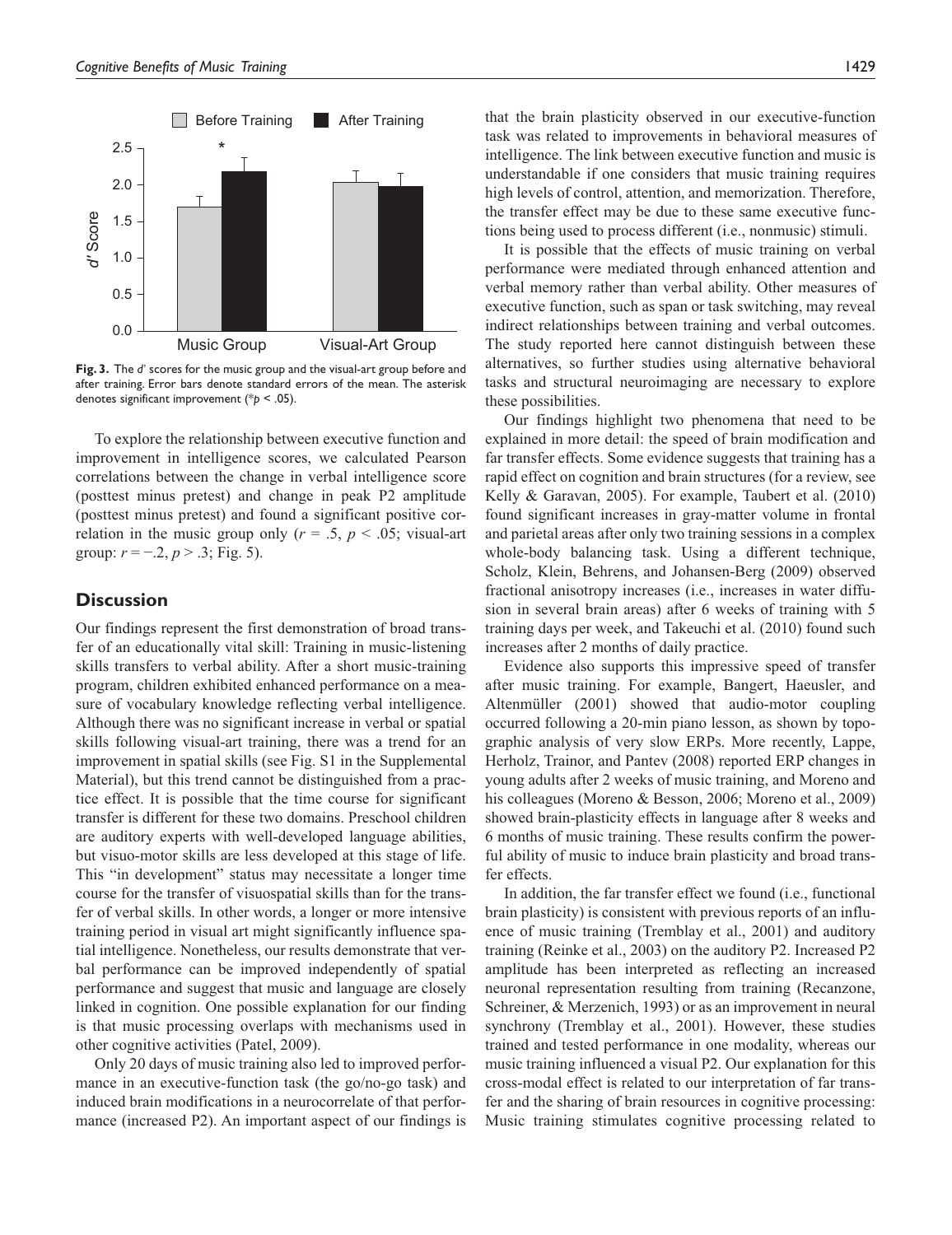# No-Go Trials Before Training



... Visual-Art Group















b

a

No-Go Trials After Training



**Fig. 4.** Event-related potential (ERP) recordings during no-go trials (a) before and (b) after training in the music and visual-art groups. Separate graphs are shown for the nine recording sites (F1, Fz, F2, Fc1, Fcz, Fc2, C1, Cz, and C2). Asterisks denote significant between-group differences in the mean P2 ERP peak (\**p* < .05). The arrow illustrates the location of the P2 in all the waveforms.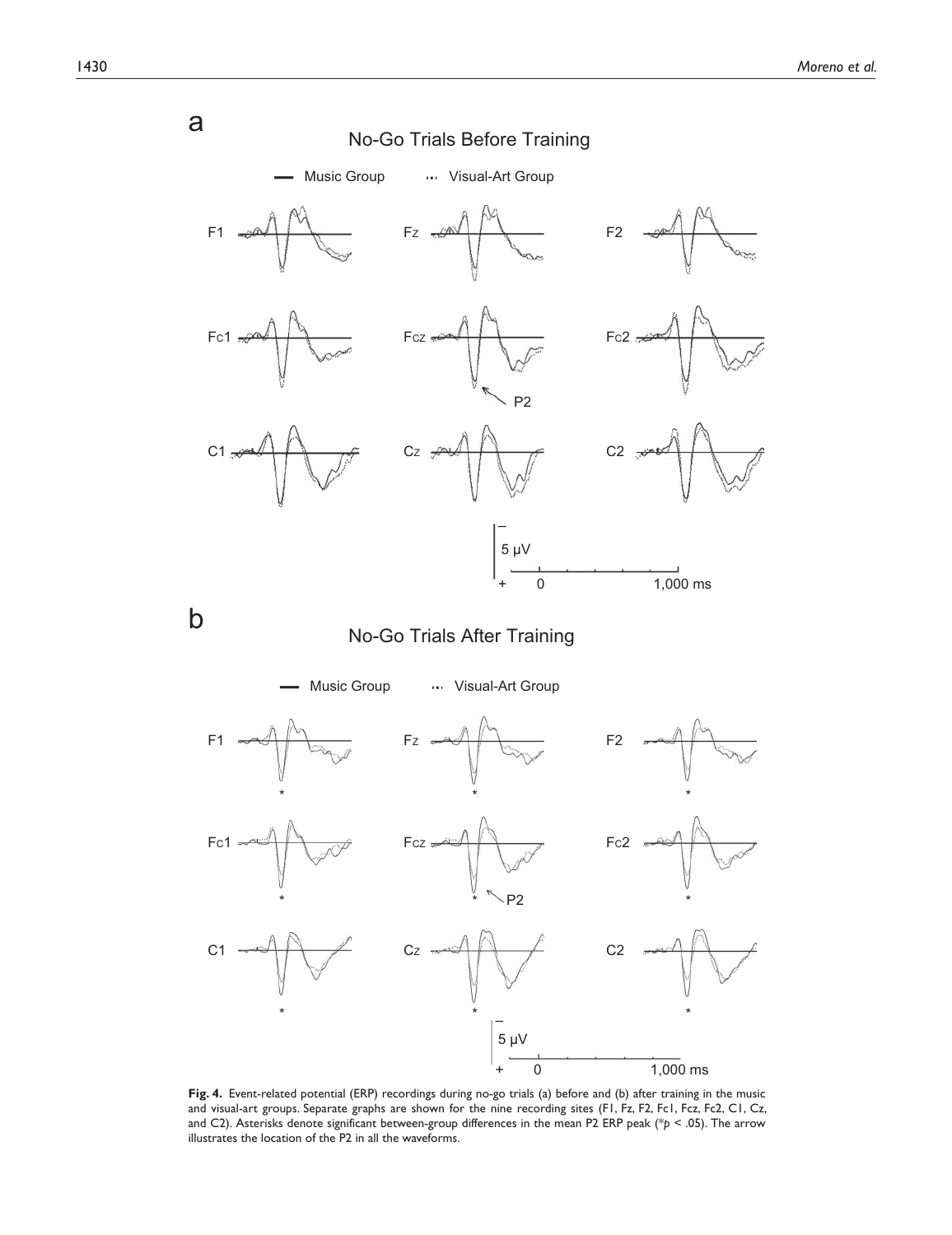

P2 Amplitude Change

**Fig. 5.** Scatter plots (with best-fitting regression lines) showing the correlation between change in verbal intelligence score (i.e., posttest score − pretest score) and change in peak P2 signal amplitude (i.e., posttest P2 amplitude − pretest P2 amplitude) for the (a) music group and (b) visual-art group.

parieto-occipital brain regions (Schulze, Mueller, & Koelsch, 2011), and these same brain areas are also involved in the visual P2 (Omoto et al., 2010). Thus, music training influences the P2 through brain resources that are common across cognitive tasks.

We advance a shared-resources explanation for the correlation we found between brain plasticity and intelligence. Studies investigating a visual P2 component have found associations between the P2 and higher-level processes (memory: Dunn, Dunn, Languis, & Andrew, 1998, and Lefebvre, Marchand, Eskes, & Connolly, 2005; semantic processing: Federmeier & Kutas, 2002). Further, studies investigating the structural correlates of the P2 showed that this ERP component was evoked by parieto-occipital brain regions that are also involved in intelligence (P-FIT model: Jung & Haier, 2007). Therefore, our finding of a correlation between this functional plasticity and verbal intelligence is further evidence that increased

P2 amplitude is not solely a perceptual-training effect. This correlation also reflects the influence of music training on higher cognitive processing (Bialystok & DePape, 2009) and highlights the possible identification of a brain mechanism that can be interpreted as a potentiator of a general processing network. In conclusion, these findings corroborate the sharedresources hypothesis and suggest that broad transfer is enabled by sharing of a brain network between higher-level cognitive activities.

Although the same tests were used in the pretest and posttest sessions, we do not believe that practice effects or item-specific memory can account for our results. Practice effects would be expected equally in the two training groups, especially because the children were pseudorandomly assigned to the groups. Although posttest improvements were found for both groups, the results showed improvements that were specific to the training (i.e., only verbal scores improved in the music group). Although a possible effect of item-specific memory may be of concern because there is some evidence for a correlation between verbal memory and musicianship (Ho, Cheung, & Chan, 2003), we do not believe there is any evidence that the music group simply remembered more of the words for the posttest than the visual-art group did. First, memory span in early childhood is small (i.e.,  $7 \pm 2$  items), so it would be challenging for a 4- to 6-year-old child to memorize 32 words in less than 10 min. Moreover, the children were never aware of the correct answer, so memorizing the words would not have improved their scores. Most important, the fact that only one of the groups showed a positive correlation between brain plasticity (P2) and verbal IQ changes suggests a link between the specific training and the verbal IQ outcome, rather than improvement due to repeated testing. For these reasons, we believe that the use of the same instruments for the pretest and posttest sessions in our particular experimental design is not problematic.

Our findings demonstrate a causal relationship between music training and improvements in language and executive functions, supporting the possibility of broad transfer between high-level cognitive activities. The strength of our results (i.e., over 90% of our music-group participants showed improvement in verbal intelligence) confirms that our multidimensional computerized training fully engaged children. These findings are relevant for education for two reasons. First, evidence has shown that WPPSI Verbal IQ (i.e., composite Verbal score) is highly predictive of academic achievement (Kaplan, 1996) and that there is a strong relationship between IQ evaluated at age 5 (using the WPPSI) and IQ evaluated later in life, with correlations ranging from .72 to .92 (Yule, Gold, & Busch, 1982). Second, computerized tutorials make it easier to implement training in educational environments such as classrooms and clinical settings. Therefore, the success of our computerized training is encouraging. Our findings open a new path for conceptualizing both education and rehabilitation, for improving them by using computerized technologies, and for developing viable programs in neuroeducation and neurorehabilitation.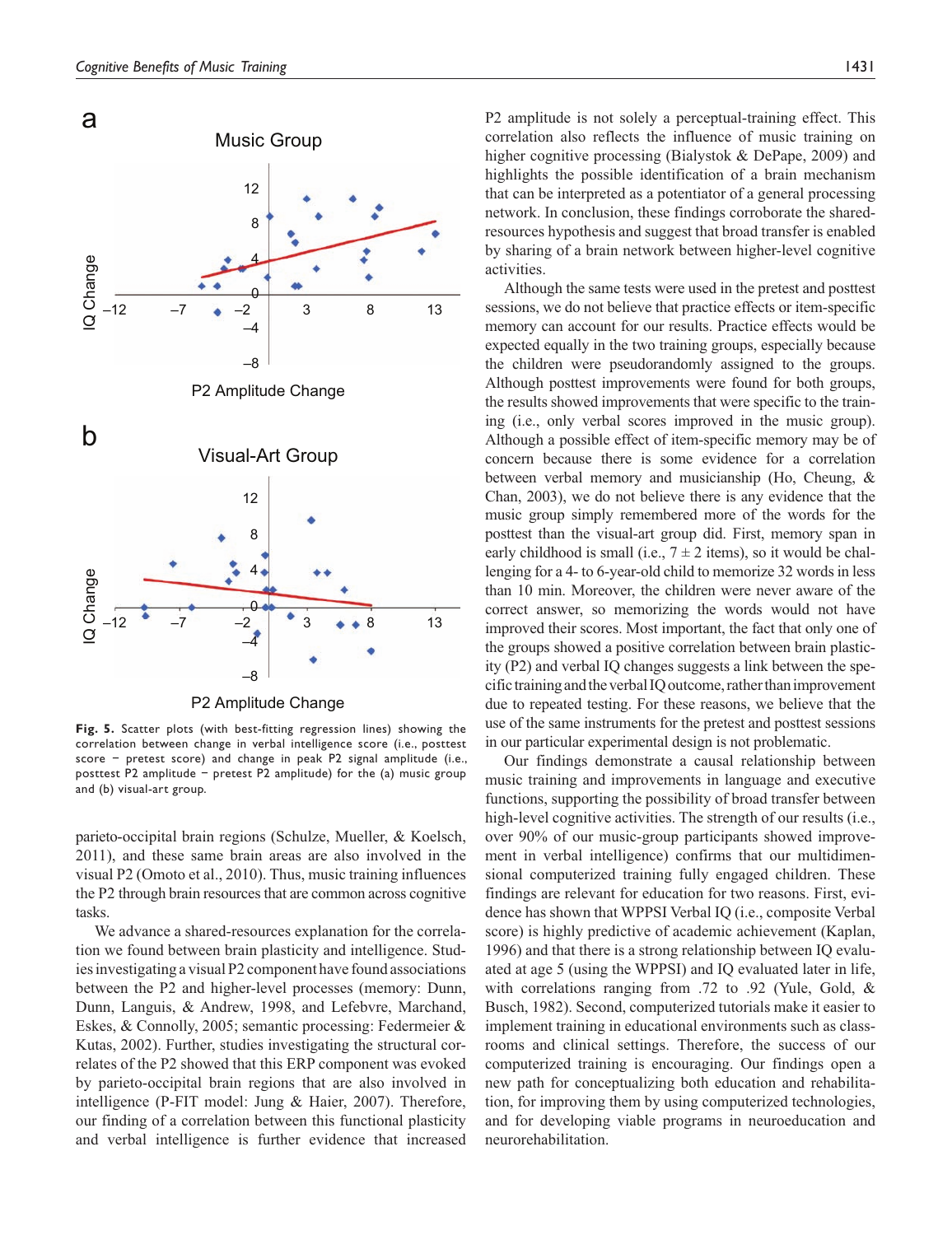#### **Acknowledgments**

We thank Kornelia Hawrylewicz, Mythili Viswanathan, Michelle Eisen, Marta Brocki, Lorinda Mak, Donna Takacs, Stephen Green, the team from the Royal Conservatory of Toronto, and the team and students from George Brown College for help with software creation; the parents and children who participated in the study; and Claude Alain for his helpful suggestions.

#### **Declaration of Conflicting Interests**

The authors declared that they had no conflicts of interest with respect to their authorship or the publication of this article.

#### **Funding**

This research was supported by a grant from the Ontario Center of Excellence (MR10134-08) awarded to S. M. and by a grant from the National Institutes of Health (R01HD052523) awarded to E. B.

#### **Supplemental Material**

Additional supporting information may be found at http://pss.sagepub .com/content/by/supplemental-data

#### **References**

- Bangert, M., Haeusler, U., & Altenmüller, E. (2001). On practice: How the brain connects piano keys and piano sounds. *Annals of the New York Academy of Sciences*, *930*, 425–428.
- Bialystok, E., & DePape, A. (2009). Musical expertise, bilingualism, and executive functioning. *Journal of Experimental Psychology: Human Perception and Performance*, *35*, 565–574.
- Dahlin, E., Neely, A. S., Larsson, A., Bäckman, L., & Nyberg, L. (2008). Transfer of learning after updating training mediated by the striatum. *Science*, *320*, 1510–1512.
- Detterman, D. K., & Sternberg, R. J. (Eds.). (1982). *How and how much can intelligence be increased?* Mahwah, NJ: Erlbaum.
- Draganski, B., Gaser, C., Busch, V., Schuierer, G., Bogdahn, U., & May, A. (2004). Neuroplasticity: Changes in grey matter induced by training. *Nature*, *427*, 311–312.
- Dunn, B. R., Dunn, D. A., Languis, M., & Andrew, D. (1998). The relation of ERP components to complex memory processing. *Brain and Cognition*, *36*, 355–376.
- Federmeier, K. D., & Kutas, M. (2002). Picture the difference: Electrophysiological investigations of picture processing in the two cerebral hemispheres. *Neuropsychologia*, *40*, 730–747.
- Fujioka, T., Ross, B., Kakigi, R., Pantev, C., & Trainor, L. J. (2006). One year of musical training affects development of auditory cortical-evoked fields in young children. *Brain*, *129*, 2593–2608.
- Gardiner, M. F., Fox, A., Knowles, F., & Jeffrey, D. (1996). Learning improved by arts training. *Nature*, *381*, 284.
- Gottfredson, L. S., & Deary, I. J. (2004). Intelligence predicts health and longevity, but why? *Current Directions in Psychological Science*, *13*, 1–4.
- Green, C. S., & Bavelier, D. (2008). Exercising your brain: A review of human brain plasticity and training-induced learning. *Psychology and Aging*, *23*, 692–701.
- Ho, Y.-C., Cheung, M.-C., & Chan, A. S. (2003). Music training improves verbal but not visual memory: Cross-sectional and longitudinal explorations in children. *Neuropsychology*, *17*, 439–450.
- Jaeggi, S. M., Buschkuehl, M., Jonides, J., & Perrig, W. J. (2008). Improving fluid intelligence with training on working memory. *Proceedings of the National Academy of Sciences, USA*, *105*, 6829–6833.
- Jäncke, L. (2009). The plastic human brain. *Restorative Neurology and Neuroscience*, *27*, 521–538.
- Jentschke, S., & Koelsch, S. (2009). Musical training modulates the development of syntax processing in children. *NeuroImage*, *47*, 735–744.
- Jonides, J. (2004). How does practice makes perfect? *Nature Neuroscience*, *7*, 10–11.
- Jung, R. E., & Haier, R. J. (2007). The Parieto-Frontal Integration Theory (P-FIT) of intelligence: Converging neuroimaging evidence. *Behavioral and Brain Sciences*, *30*, 135–154.
- Kaplan, C. (1996). Predictive validity of the WPPSI-R: A four year follow-up study. *Psychology in the Schools*, *33*, 211–220.
- Kelly, A. M. C., & Garavan, H. (2005). Human functional neuroimaging of brain changes associated with practice. *Cerebral Cortex*, *15*, 1089–1102.
- Koelsch, S., Kasper, E., Sammler, D., Schulze, K., Gunter, T., & Friederici, A. D. (2004). Music, language and meaning: Brain signatures of semantic processing. *Nature Neuroscience*, *7*, 302–307.
- Lappe, C., Herholz, S. C., Trainor, L. J., & Pantev, C. (2008). Cortical plasticity induced by short-term unimodal and multimodal musical training. *Journal of Neuroscience*, *28*, 9632–9639.
- Lefebvre, C. D., Marchand, Y., Eskes, G. A., & Connolly, J. F. (2005). Assessment of working memory abilities using an event-related brain potential (ERP)-compatible digit span backward task. *Clinical Neurophysiology*, *116*, 1665–1680.
- Lovett, M. C., & Anderson, J. R. (1994). Effects of solving related proofs on memory and transfer in geometry problem solving. *Journal of Experimental Psychology: Learning, Memory, and Cognition*, *20*, 366–378.
- Moreno, S. (2009). Can music influence language and cognition? *Contemporary Music Review*, *28*, 329–345.
- Moreno, S. (2010). *U.S. Patent App. No. 61/325,918*. Washington, DC: U.S. Patent and Trademark Office.
- Moreno, S., & Besson, M. (2006). Musical training and languagerelated brain electrical activity in children. *Psychophysiology*, *43*, 287–291.
- Moreno, S., Marques, C., Santos, A., Santos, M., Castro, S. L., & Besson, M. (2009). Musical training influences linguistic abilities in 8-year-old children: More evidence for brain plasticity. *Cerebral Cortex*, *19*, 712–723.
- Olesen, P. J., Westerberg, H., & Klingberg, T. (2004). Increased prefrontal and parietal activity after training of working memory. *Nature Neuroscience*, *7*, 75–79.
- Omoto, S., Kuroiwa, Y., Otsuka, S., Baba, Y., Wang, C., Li, M., . . . Suzuki, Y. (2010). P1 and P2 components of human visual evoked potentials are modulated by depth perception of 3-dimensional images. *Clinical Neurophysiology*, *121*, 386–391.